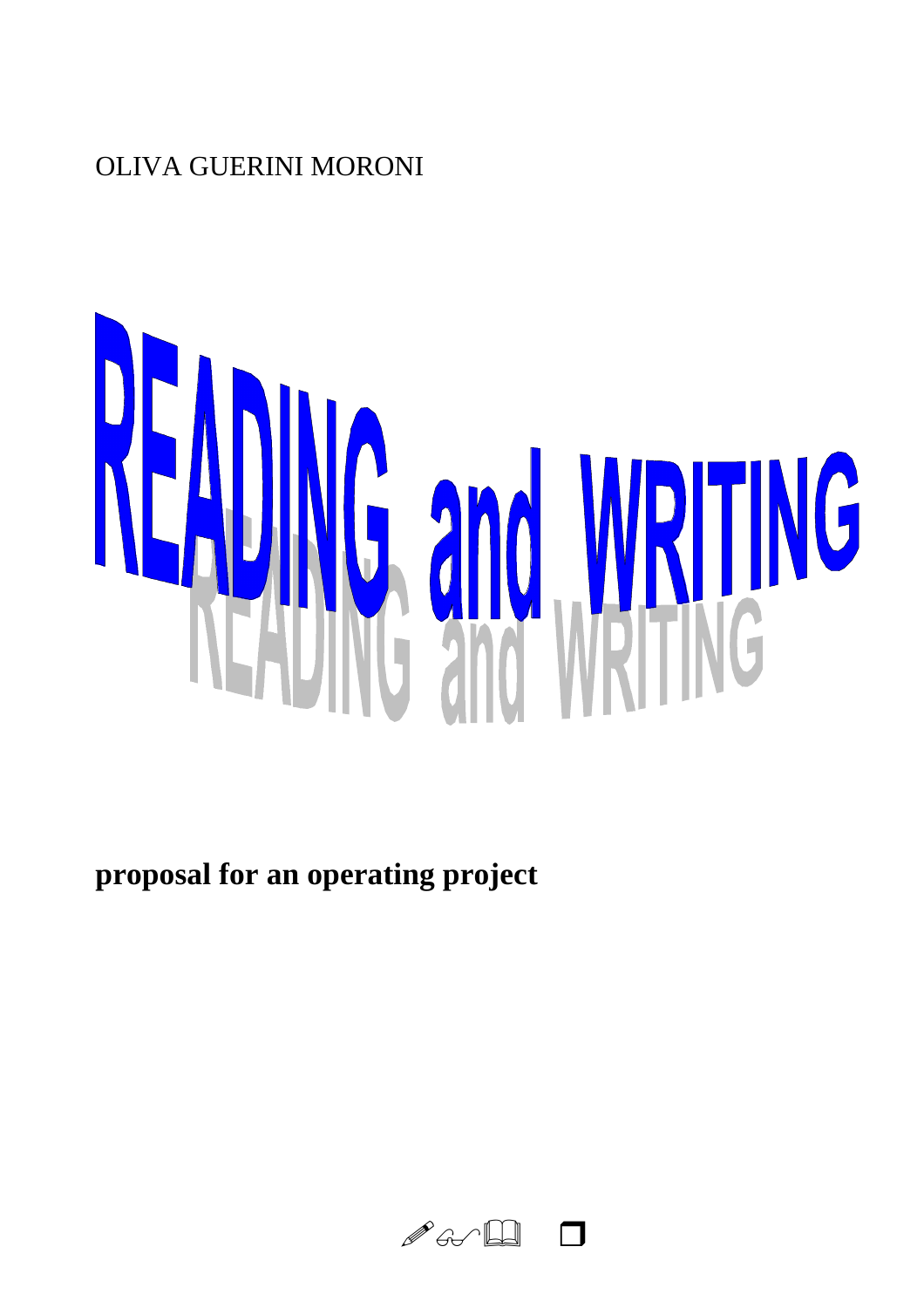This work is officially deposited in the archive of the Attorney, Dr. Antonio Langella, in Brescia, filed with the number 72717, collection No. 23345, dated 19<sup>th</sup> March 1997.

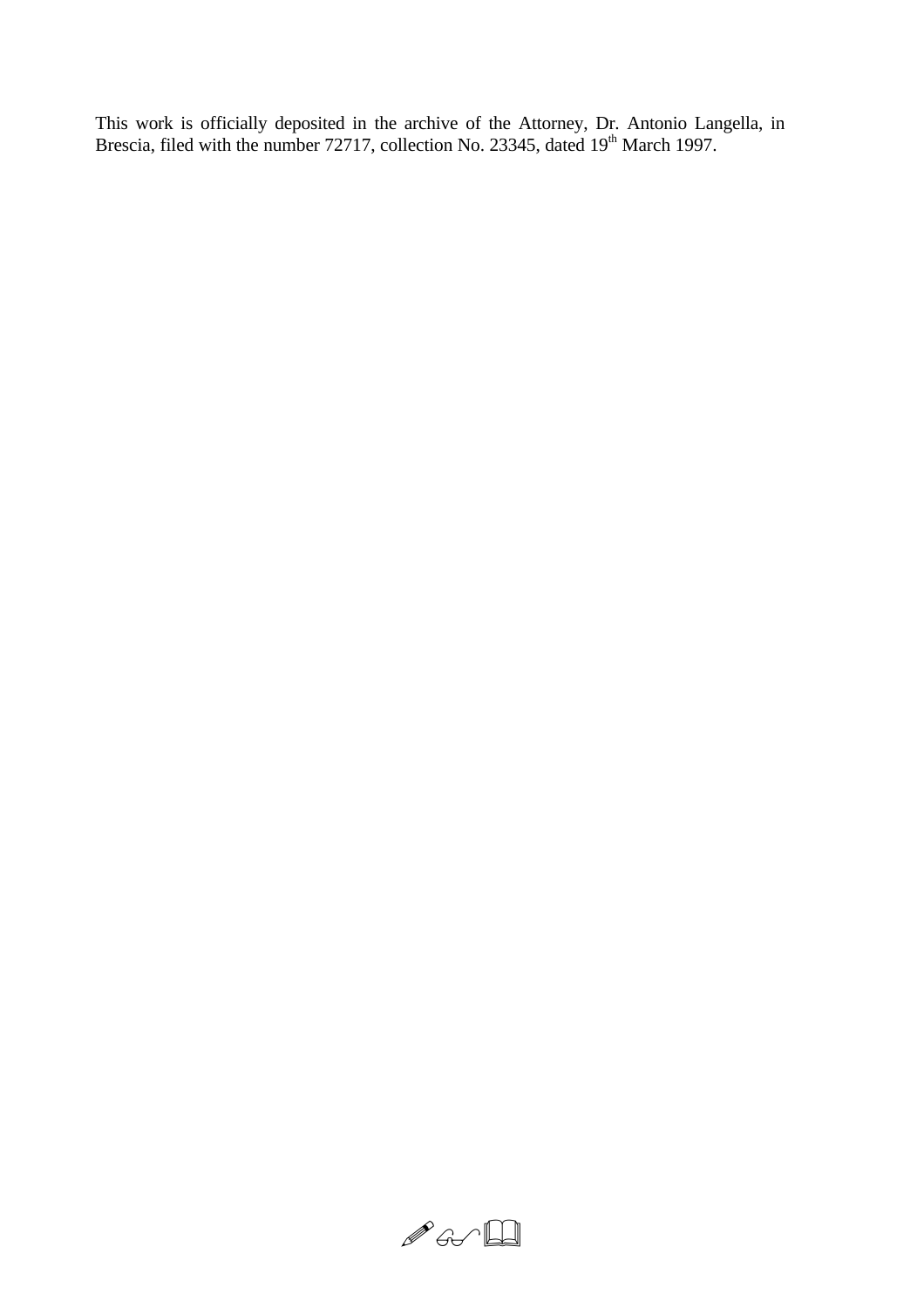## **INDEX**

| 5. VOWELS AND CONSONANTS = PAIRING TRANSLATION = WRITING AND READING 123 |  |
|--------------------------------------------------------------------------|--|
|                                                                          |  |
|                                                                          |  |
|                                                                          |  |
|                                                                          |  |
|                                                                          |  |
|                                                                          |  |
|                                                                          |  |
|                                                                          |  |
|                                                                          |  |
|                                                                          |  |
|                                                                          |  |
|                                                                          |  |
|                                                                          |  |
|                                                                          |  |
|                                                                          |  |
|                                                                          |  |
|                                                                          |  |
|                                                                          |  |
|                                                                          |  |
|                                                                          |  |
|                                                                          |  |
|                                                                          |  |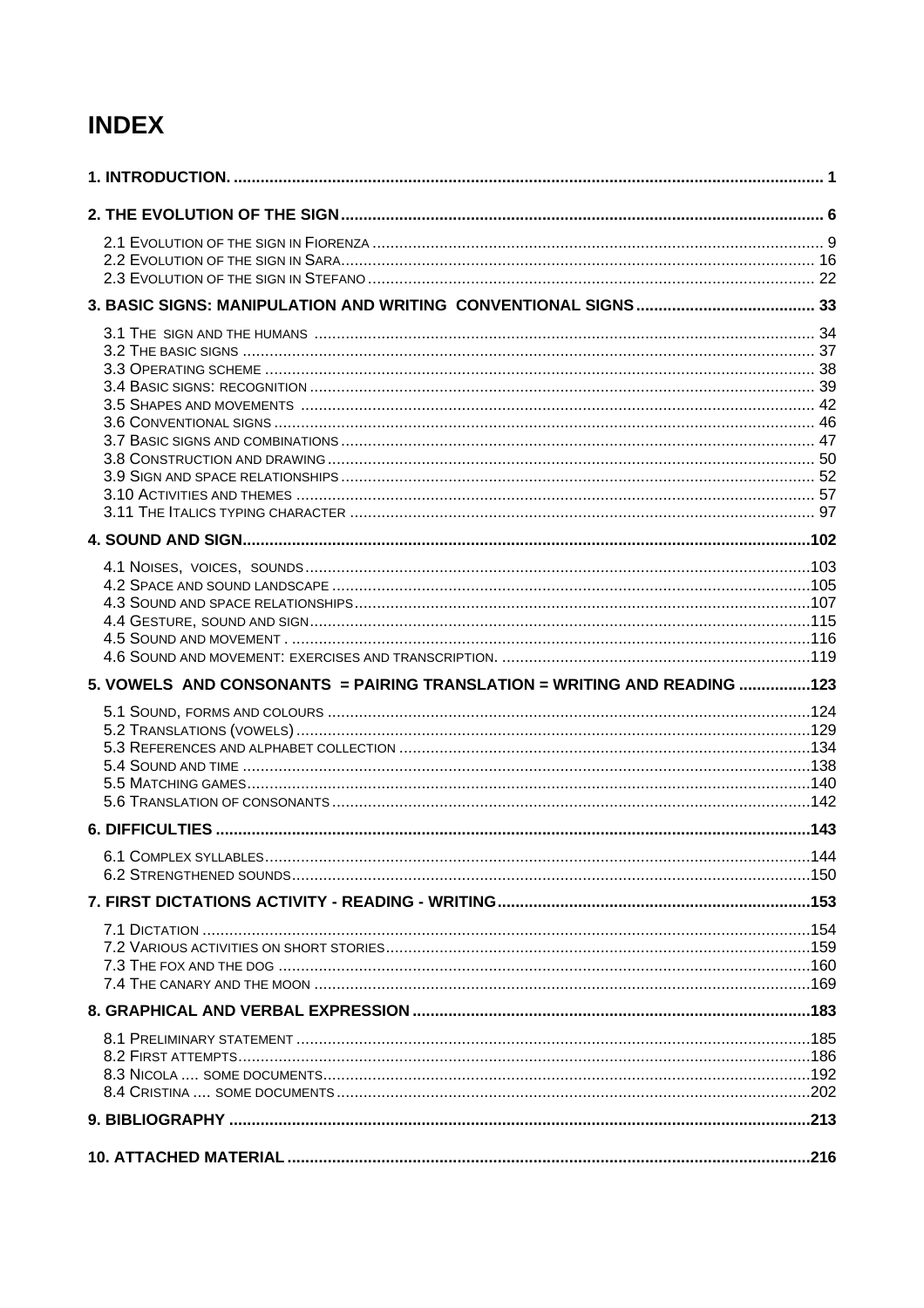## **1. INTRODUCTION.**

The aim of this handbook is to offer an operating track for the learning of reading and writing. However, before entering the heart of the discussion, I will use some pages to broadly illustrate how I came to outline this working hypothesis.

Interest in the signs and in the image, during my years of teaching at school, lead me to deepen the theme of the child's graphical expression from scribble to graphical representation and to writing.

I have considered several Authors, from art to psychology, from pedagogy to anthropology. By studying the ancien art, I found the straight sign repeated on the objects and the circular signs on the "churingas" of the Australian aborigens.



*"... these are small rock or wooden plates carved with abstract patterns which illustrate the body of the mythical ancestor or the places where the myth is living ..." (Leroi-Gourhan, 1977)*

*"... one can use spirals and circular coils of the Australian aborigenal art to illustrate almost anything, even if for us they are only abstract art. Only because the abstract symbols of the neolithic art actually represent the external reality, they could become the actual first writing of the western human kind ..." (Ehrenzweig, 1977).*

To the study of books I coupled the direct observation of the birth of the sign in some 3-year-old kids. I reviewed the different methods proposed for the teaching how to write and read. I was also interested in the way computers can read.

By observing the children's drawing, I became more and more convinced that nowadays, although in a pre-school age, children are very much attracted by the written material entering every house.

To the study of books I coupled the direct observation of the birth of the sign in some 3-year-old kids. I reviewed the different methods proposed for the teaching how to write and read. I was also interested in the way computers can read.

By observing the children's drawing, I became more and more convinced that nowadays, although in a pre-school age, children are very much attracted by the written material entering every house.

Kids copy titles from the newspaper, to imitate the adults' writing both in capital letters and in italics. They see words (...verbal shapes...) on the TV and on the computer, on advertising posters and, eventually, they "write" their name with clear satisfaction.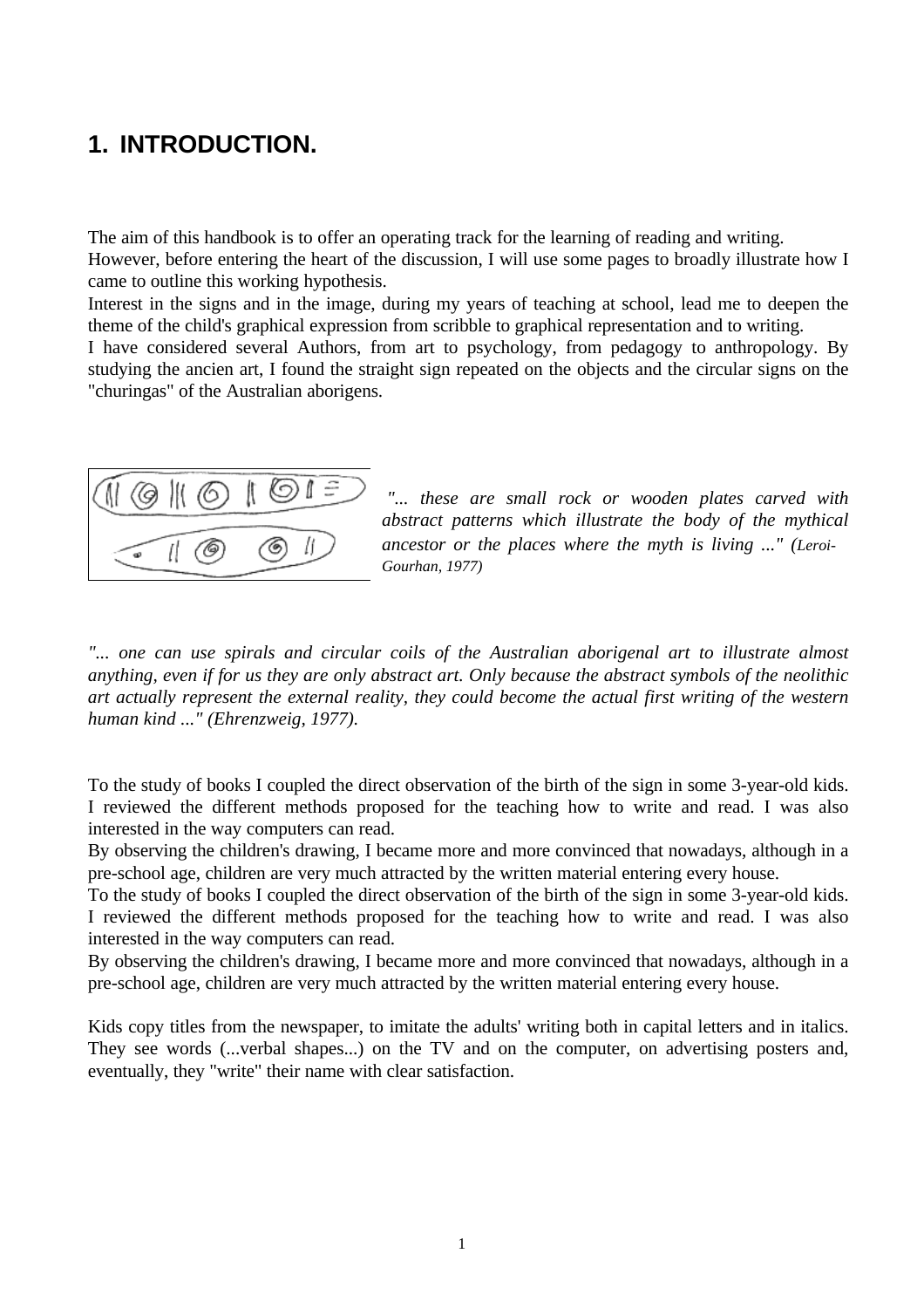

"*The airplane*" - Roberto, 2 years and 10 months old. The child already writes the identification codes of the airplane.



"*My house and my name*" - Stefano, 2 years and 7 months old.



"*All this is my name*" - Stefano Bastiani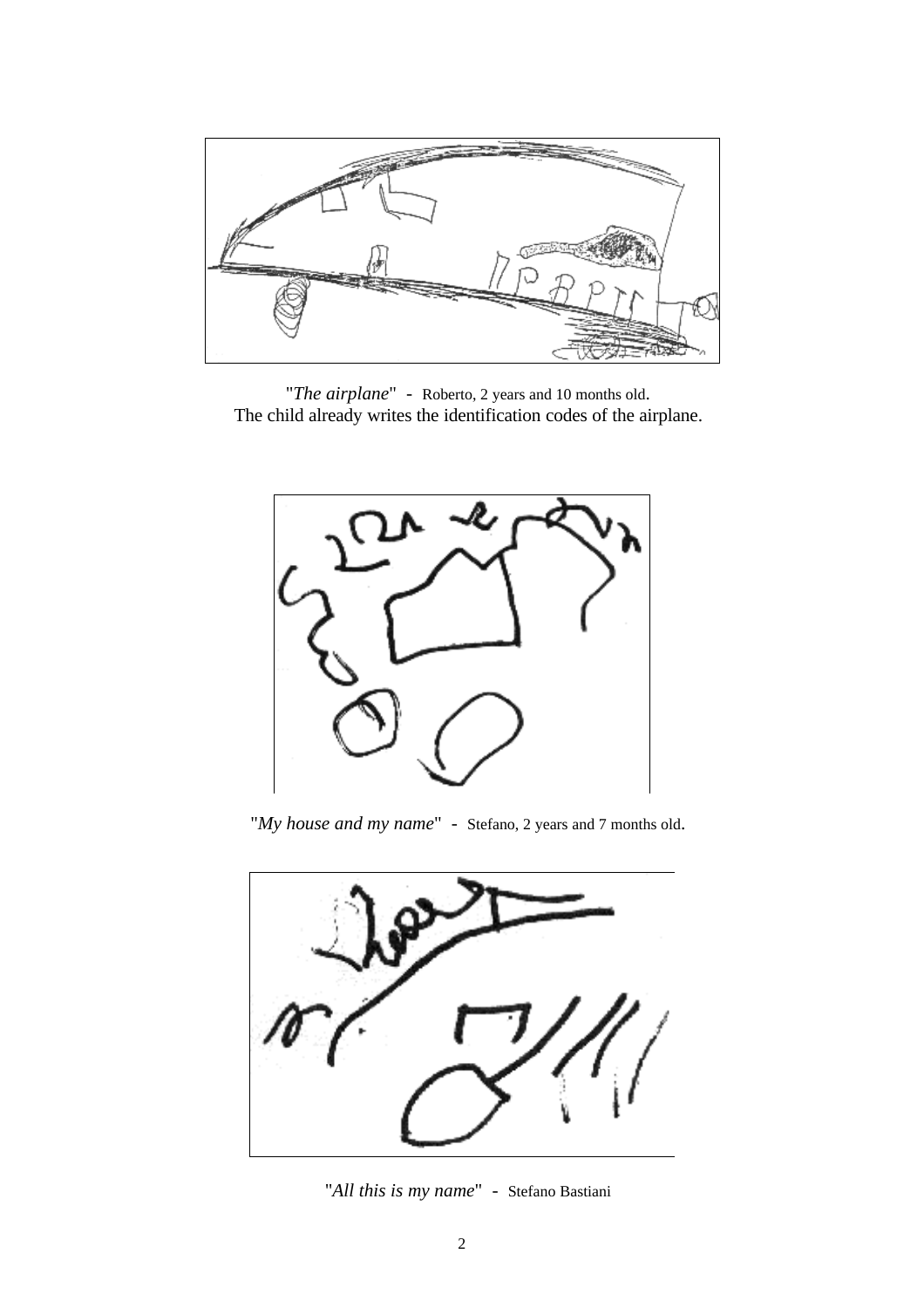

"*The children play ring-around-a-rosy. On my head I have my hairs and my name as well. My name is Fiorenza and my mother taught me how to write my name. My mother takes the ladder and climbs up to the sky. My mother and I have very white teeth. Look, the cloud went towards the sun and this is a big mountain*" (Fiorenza, 3 years and 2 months old).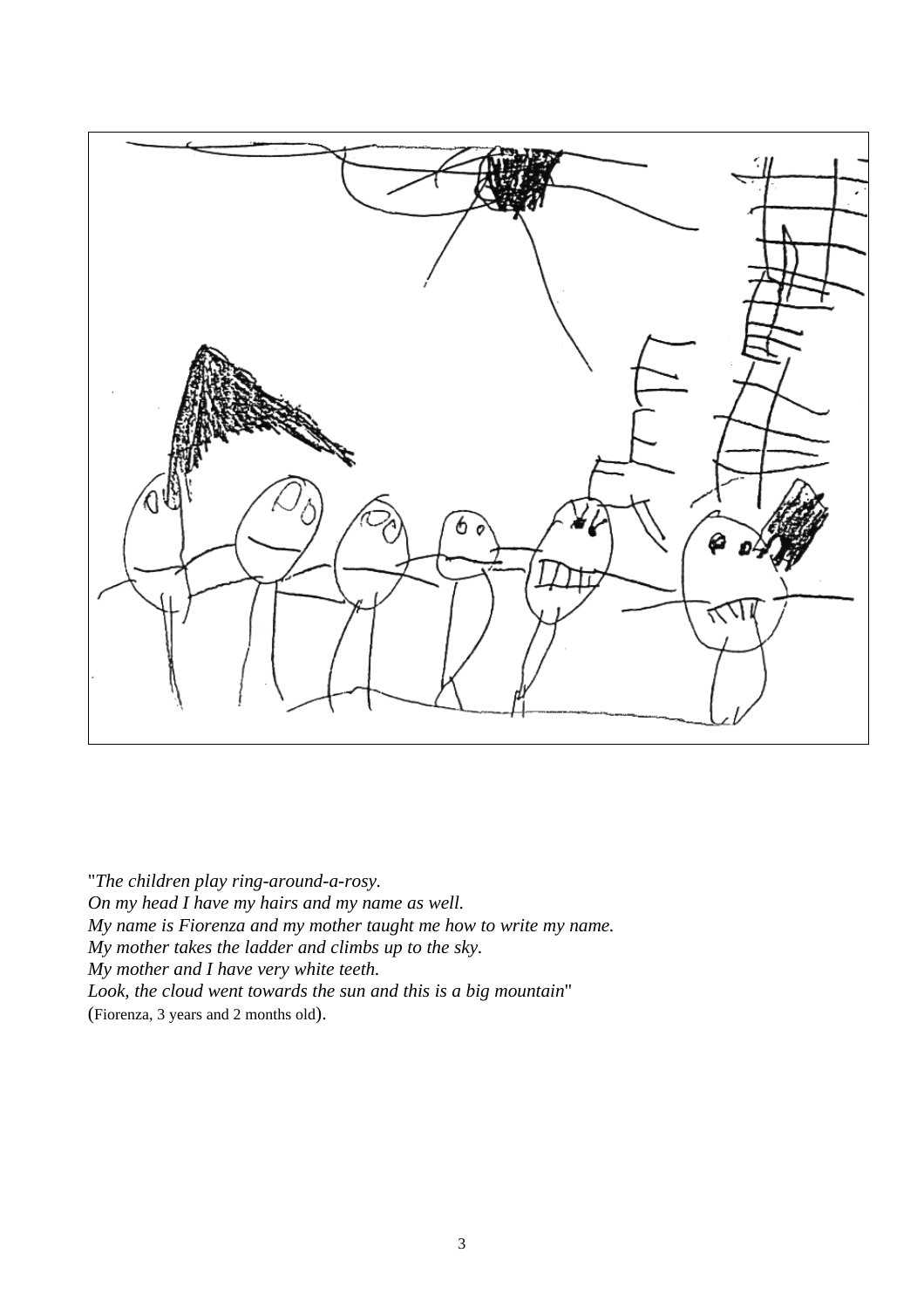To give the happiness of writing and reading to so young kids it was necessary to build up a proper material. I was busy with many other things, but I was keeping on being interested in the problems related to the visual and auditory perception and to the various types of writing. In the composition the use of dashing allowed endless combinations, but , above all, it was possible to shift from the iconographical to the verbal expression and viceversa, with freedom in the perception of the polyvalence of the mark.

While observing kids at the nursery school, I saw an analogous action, formally, even if, obviously, the contents were according to their age. In the previously shown drawing by Fiorenza, the same configuration was used for an alphabetical letter (F) and for the hairs, before being transferred to the ladder and the teeth.

## **"Polyvalence of the mark"**

With this idea clear in my mind, I came back to work on the basic mark and every day it became clearer and clearer to me that they should satisfy these characteristics:

1) to be already present in the childish expression;

2) to be fit for ideographical pairings significant to kids;

3) to allow consistent and practically explicable subdivisions;

4) to build up the symbols of the talk by means of one or two pairings and, thus, presenting a very low degree of difficulty;

5) then, to allow order and proportion in height and width while constructing the word;

6) to represent autonomous material for composition, writing and reading with an active participation of the child;

7) above all, to be based on the "construction" of the printed lower case, because that is the prevailing type within a common written page, and therefore to allow the child to approach any text from a book to a newspaper.

"*Making marks is relative to single, autonomous, graphical entities, i.e. those combinations of straight and curved lines building up the alphabet ..."* (Pozzi, 1981).

What helped me in circumscribing the search and the selection of the basic signs was the observation of special material used in USA several years ago for teaching how to read. In this material the problems of perception and, in particular, the difficulties in learning of meaningless configurations, were taken into account. Some basic signs with different subdivisions were highlighted by colours in the letters and in the words on reading handbooks printed in capital. The teaching offered by this and other researches had been already adopted by many teachers who started the teaching of the alphabet in capital letters and who were happily followed by all the children. But then, in the passage to the lower case and to proper reading, the children were facing almost a new language. Therefore my interest was directed towards the printed lower case in order to think not only about reading but also about writing and about an active use of the material.

Without loosing touch with the graphical language of the child, the progressive ability to focus and the shapes and the relationships in the space of the page, I experimented with different approaches and materials for long time. While working with difficult children, I understood that for some of them the obliqueness was not graphically obvious. Therefore, if the material had offered, e.i., the ready-made V sign, it would not have been possible to point out difficulties for the child in understanding the oblique direction, midway between horizontal and vertical.

It was necessary to try to solve the problem of segmentation, of pairings and of proportions.

Eventually I obtained seven signs to manage and to combine (like the seven notes!, I thought).